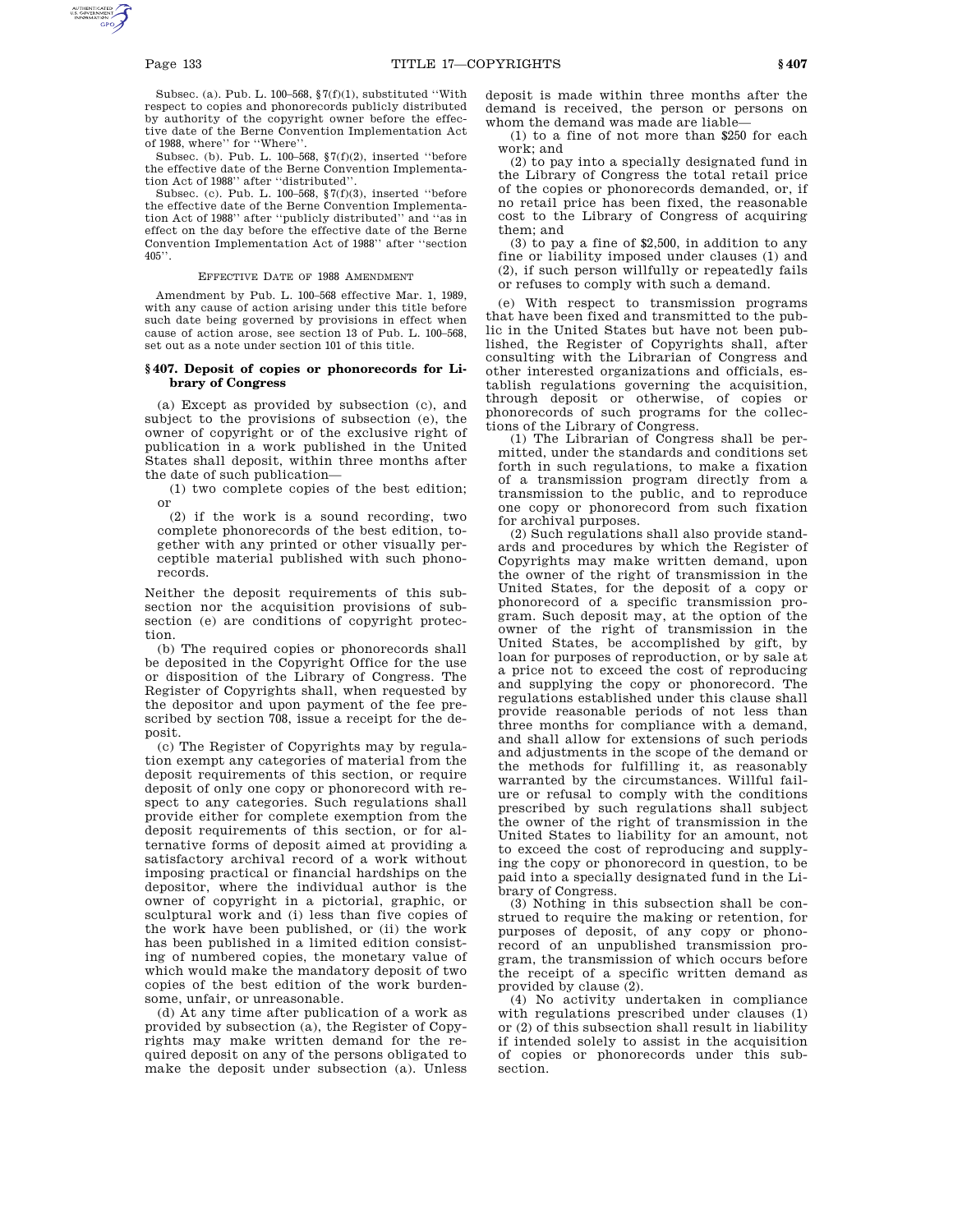(Pub. L. 94–553, title I, §101, Oct. 19, 1976, 90 Stat. 2579; Pub. L. 100–568, §8, Oct. 31, 1988, 102 Stat. 2859; Pub. L. 105–80, §12(a)(11), Nov. 13, 1997, 111 Stat. 1535.)

# HISTORICAL AND REVISION NOTES

### HOUSE REPORT NO. 94–1476

The provisions of sections 407 through 411 of the bill mark another departure from the present law. Under the 1909 statute, deposit of copies for the collections of the Library of Congress and deposit of copies for purposes of copyright registration have been treated as the same thing. The bill's basic approach is to regard deposit and registration as separate though closely related: deposit of copies or phonorecords for the Library of Congress is mandatory, but exceptions can be made for material the Library neither needs nor wants; copyright registration is not generally mandatory, but is a condition of certain remedies for copyright infringement. Deposit for the Library of Congress can be, and in the bulk of cases undoubtedly will be, combined with copyright registration.

The basic requirement of the deposit provision, section 407, is that within 3 months after a work has been published with notice of copyright in the United States, the ''owner of copyright or of the exclusive right of publication'' must deposit two copies or phonorecords of the work in the Copyright Office. The Register of Copyrights is authorized to exempt any category of material from the deposit requirements. Where the category is not exempted and deposit is not made, the Register may demand it; failure to comply would be penalized by a fine.

Under the present law deposits for the Library of Congress must be combined with copyright registration, and failure to comply with a formal demand for deposit and registration results in complete loss of copyright. Under section 407 of the bill, the deposit requirements can be satisfied without ever making registration, and subsection (a) makes clear that deposit ''is not a condition of copyright protection.'' A realistic fine, coupled with the increased inducements for voluntary registration and deposit under other sections of the bill, seems likely to produce a more effective deposit system than the present one. The bill's approach will also avoid the danger that, under a divisible copyright, one copyright owner's rights could be destroyed by another owner's failure to deposit.

Although the basic deposit requirements are limited to works ''published with notice of copyright in the United States,'' they would become applicable as soon as a work first published abroad is published in this country through the distribution of copies or phonorecords that are either imported or are part of an American edition. With respect to all types or works other than sound recordings, the basic obligation is to deposit ''two complete copies of the best edition''; the term ''best edition,'' as defined in section 101, makes clear that the Library of Congress is entitled to receive copies of phonorecords from the edition it believes best suits its needs regardless of the quantity or quality of other U.S. editions that may also have been published before the time of deposit. Once the deposit requirements for a particular work have been satisfied under section 407, however, the Library cannot claim deposit of future editions unless they represent newly copyrightable works under section 103.

The deposit requirement for sound recordings includes ''two complete phonorecords of the best edition'' and any other visually-perceptible material published with the phonorecords. The reference here is to the text or pictorial matter appearing on record sleeves and album covers or embodied in separate leaflets or booklets included in a sleeve, album, or other container. The required deposit in the case of a sound recording would extend to the entire ''package'' and not just to the disk, tape, or other phonorecord included as part of it.

Deposits under section 407, although made in the Copyright Office, are ''for the use or disposition of the Library of Congress.'' Thus, the fundamental criteria governing regulations issued under section 407(c), which allows exemptions from the deposit requirements for certain categories of works, would be the needs and wants of the Library. The purpose of this provision is to make the deposit requirements as flexible as possible, so that there will be no obligation to make deposits where it serves no purpose, so that only one copy or phonorecord may be deposited where two are not needed, and so that reasonable adjustments can be made to meet practical needs in special cases. The regulations, in establishing special categories for these purposes, would necessarily balance the value of the copies or phonorecords to the collections of the Library of Congress against the burdens and costs to the copyright owner of providing them.

The Committee adopted an amendment to subsection (c) of section 407, aimed at meeting the concerns expressed by representatives of various artists' groups concerning the deposit of expensive art works and graphics published in limited editions. Under the present law, optional deposit of photographs is permitted for various classes of works, but not for fine prints, and this has resulted in many artists choosing to forfeit copyright protection rather than bear the expense of depositing ''two copies of the best edition.'' To avoid this unfair result, the last sentence of subsection (c) would require the Register to issue regulations under which such works would either be exempted entirely from the mandatory deposit or would be subject to an appropriate alternative form of deposit.

If, within three months after the Register of Copyrights has made a formal demand for deposit in accordance with section 407(d), the person on whom the demand was made has not complied, that person becomes liable to a fine up to \$250 for each work, plus the ''total retail price of the copies or phonorecords demanded.'' If no retail price has been fixed, clause (2) of subsection (d) establishes the additional amount as ''the reasonable cost to the Library of Congress of acquiring them.'' Thus, where the copies or phonorecords are not available for sale through normal trade channels—as would be true of many motion picture films, video tapes, and computer tapes, for example—the item of cost to be included in the fine would be equal to the basic expense of duplicating the copies or phonorecords plus a reasonable amount representing what it would have cost the Library to obtain them under its normal acquisitions procedures, if they had been available.

There have been cases under the present law in which the mandatory deposit provisions have been deliberately and repeatedly ignored, presumably on the assumption that the Library is unlikely to enforce them. In addition to the penalties provided in the current bill, the last clause of subsection (d) would add a fine of \$2,500 for willful or repeated failure or refusal to deposit upon demand.

The Committee also amended section 407 [this section] by adding a new subsection (e), with conforming amendments of sections 407(a) and 408(b). These amendments are intended to provide a basis for the Library of Congress to acquire, as a part of the copyright deposit system, copies or recordings of non-syndicated radio and television programs, without imposing any hardships on broadcasters. Under subsection (e) the Library is authorized to tape programs off the air in all cases and may ''demand'' that the broadcaster supply the Library with a copy or phonorecord of a particular program. However, this ''demand'' authority is extremely limited: (1) The broadcaster is not required to retain any recording of a program after it has been transmitted unless a demand has already been received; (2) the demand would cover only a particular program; ''blanket'' demands would not be permitted; (3) the broadcaster would have the option of supplying the demand by gift, by loan for purposes of reproduction, or by sale at cost; and (4) the penalty for willful failure or refusal to comply with a demand is limited to the cost of re